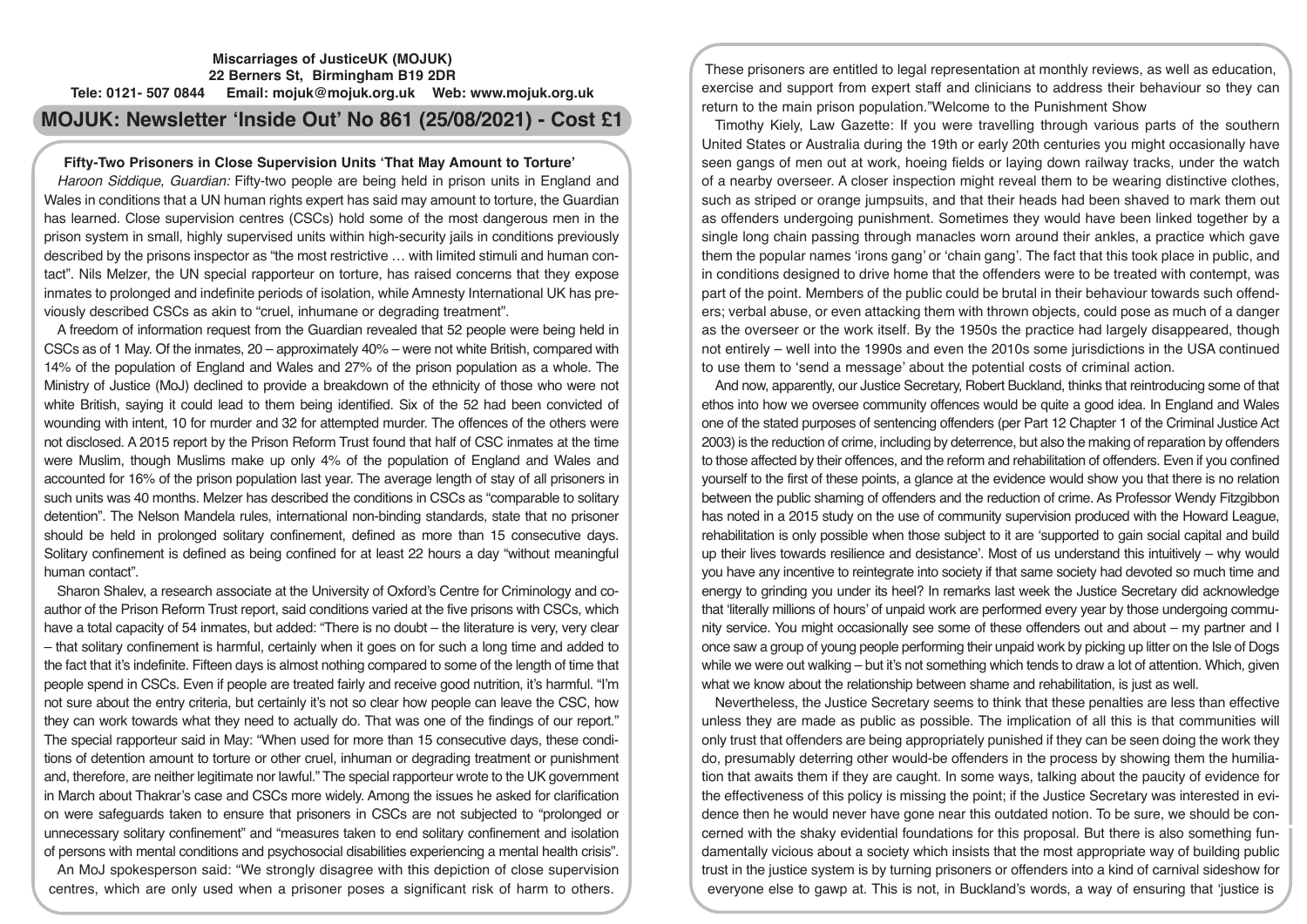seen to be done'; it is a way of providing a kind of grotesque catharsis – a spectacle for the vindictive pleasure of the 'law-abiding' onlooker, which no doubt would prove just as edifying in its own way as the stocks and pillory of a different time. We must not lose our capacity to shudder with disgust when we contemplate a future in which visible groups of offenders in high-vis jackets, marked out for hostile treatment by the public, are as common a sight as chain gangs were in times past. Perhaps we might begin to get an idea of what that might feel like if we pre-emptively took to calling them 'Buckland gangs'? At the very least the Justice Secretary would be forced to think before attaching his name to such a legacy.

## **Complete Removal of Hope': Kevan Thakrar Life in a Close Supervision Centre**

*Haroon Siddique, Guardian:* Kevan Thakrar was given a life sentence with a minimum term of 35 years in jail in 2008 for the murder of three men in a dispute over drugs, and the attempted murder of two women who were in the house at the time. His brother, Miran, fired the shots but Kevan was convicted under the law of joint enterprise. After being accused of attacking prison guards at HMP Farkland, he was reportedly moved to a close supervision centre (CSC) in March 2010. The following year he was acquitted of two counts of attempted murder and three counts of wounding with intent in relation to the attack on prison guards, whom he admitted injuring but claimed he did so because he feared being attacked himself. Despite the acquittal he is believed to have remained in CSCs at different locations ever since.

Nils Melzer, the UN special rapporteur for torture, said of Kevan Thakrar: "For the past 11 years, he is being held alone in a cell for more than 22 hours a day, is not permitted to participate in regular prison activities, receives his food through a hatch and does not even have a privacy screen when using the toilet inside his cell." Melzer said Thakrar had been informed that he was a "high risk" prisoner without any concrete written evidence and without being told what he needed to do to be released from the CSC "beyond the subjective stipulation that he must engage with the authorities". Thakrar is now reportedly being held at a CSC at HMP Full Sutton He told Novara Media in a handwritten note last year: "No other environment within this country could possibly be as depressing or frustrating as the complete removal of hope, and the impossibility of doing anything to achieve progression to escape the oppression … It is no surprise that the CSC has always had a massively disproportionate rate of suicide and self-harm attempts." Responding to a request from Melzer for information on Thakrar, the UK government said data protection rules prevented it from commenting on individual prisoners. It said, however, that it disagreed with the characterisation of confinement in CSCs as being akin to solitary confinement. "All prisoners located within a CSC, including Mr Thakrar, are provided with a clear explanation as to the reasons that require that location," it said. "Ongoing and transparent communication with prisoners is embedded within CSC operational policies and procedures, from the point of initial referral onwards."

#### **Deaths During or Following Police Contact 2020/21**

*Deborah Coles, Director of INQUEST said: "Last year the world responded to the death of George Floyd and mobilised against deaths in police custody and racial injustice. Yet once again the data on deaths in police custody and contact in England and Wales repeat the same patterns, nothing changes. This is despite the lifesaving recommendations from multiple inquests and the Angiolini review. This gives the impression that successive governments are willing to accept these deaths, which we know from our casework are often caused by systemic failures to safeguard intoxicated people or people in mental health crisis, dangerous* 

*restraint, and neglect. The focus of this Government however is denying structural racism and inequality, appearing tough, ignoring evidence and repeating failed policies focused on criminalisation. Ultimately to prevent further deaths and harm, we must look beyond policing and redirect resources into community, health, welfare and specialist services."* 

The Independent Office for Police Conduct has published its annual report on deaths during or following police contact in 2020/21. Published for the 17th year, the statistics provide an official record setting out the number of such deaths, the circumstances in which they happen, and any underlying factors. Figures across the different categories can fluctuate each year, and any conclusions about trends need to be treated with caution. The report shows: There were 19 deaths in or following police custody, an increase of one from 2019/20, and in line with the average figure for the last decade. Seven people were taken ill or were identified as being unwell in a police cell, four of whom were taken to hospital where they died on arrival, or sometime later, and three people died in a police custody suite. Ten people were taken ill at the scene of arrest, of whom two died at the scene. Two people died following release from police custody. There was one fatal police shooting, compared to three the previous year, and the lowest figure since 2014/15.

This year there were 25 fatalities from 20 police-related road traffic incidents (RTIs). This represents an increase of one death on 2019/20. Of the 25 deaths, 20 fatalities arose from 15 police pursuit-related incidents. There was one emergency response-related incident resulting in a fatality. There were 54 apparent suicides following police custody, the same as the previous year. The IOPC also investigated 92 other deaths following contact with the police in a wide range of circumstances, a decrease of 15 on the previous year. Deaths are only included in this category when the IOPC has conducted an independent investigation. Mental health concerns and links to drugs or alcohol were again common factors among many of those who died: 12 of the 19 people who died in or following police custody had mental health concerns, and 14 had links to drugs and/or alcohol, over half (48) of those who died following other police contact were reported to be intoxicated with drugs and/or alcohol at the time of the incident, or it featured heavily in their lifestyle. Over two-thirds (62) were reported to have mental health concerns.

*Restraint and use of Force:* 12 of the 19 people who died in or following police custody had been restrained by the police (11) or others (1) before their deaths. There were nine, out of the 92 other deaths following contact investigated, that involved restraint or other use of force by police (8) or others (1). The use of force did not necessarily contribute to the death.

*Ethnicity:* Of the 19 deaths in or following custody, 17 of the deceased were White and two were Black, the person fatally shot by police was White, Of the 12 deaths in or following custody where restraint was used, 11 of the deceased were White and one was Black, Of the nine other contact deaths involving use of force, four of the deceased were White, three were Black, and two were Asian.

*Concerning Road Traffic Fatalities:* this year, three pursuit-related incidents resulted in eight fatalities, compared to no multiple fatality incidents in 2019/20, Of the 20 pursuit-related fatalities, 16 were the driver or passenger in the pursued vehicle and three people were pedestrians who were hit by the pursued or suspect vehicle. The average age of those who died as either driver or passenger in a pursued or fleeing vehicle was 23.

'*Other Deaths' Category*: 86 fatalities followed contact with the police, either directly or indirectly, after concerns were raised about someone's welfare – of these, 21 related to a report of a missing person; 21 were linked to concerns that were domestic related. Apparent suicides: Of the 54 apparent suicides, 26 (48%) of those who died had been arrested for an alleged sexual offence – of these 21 (39%) involved alleged offences against children. These proportions are higher than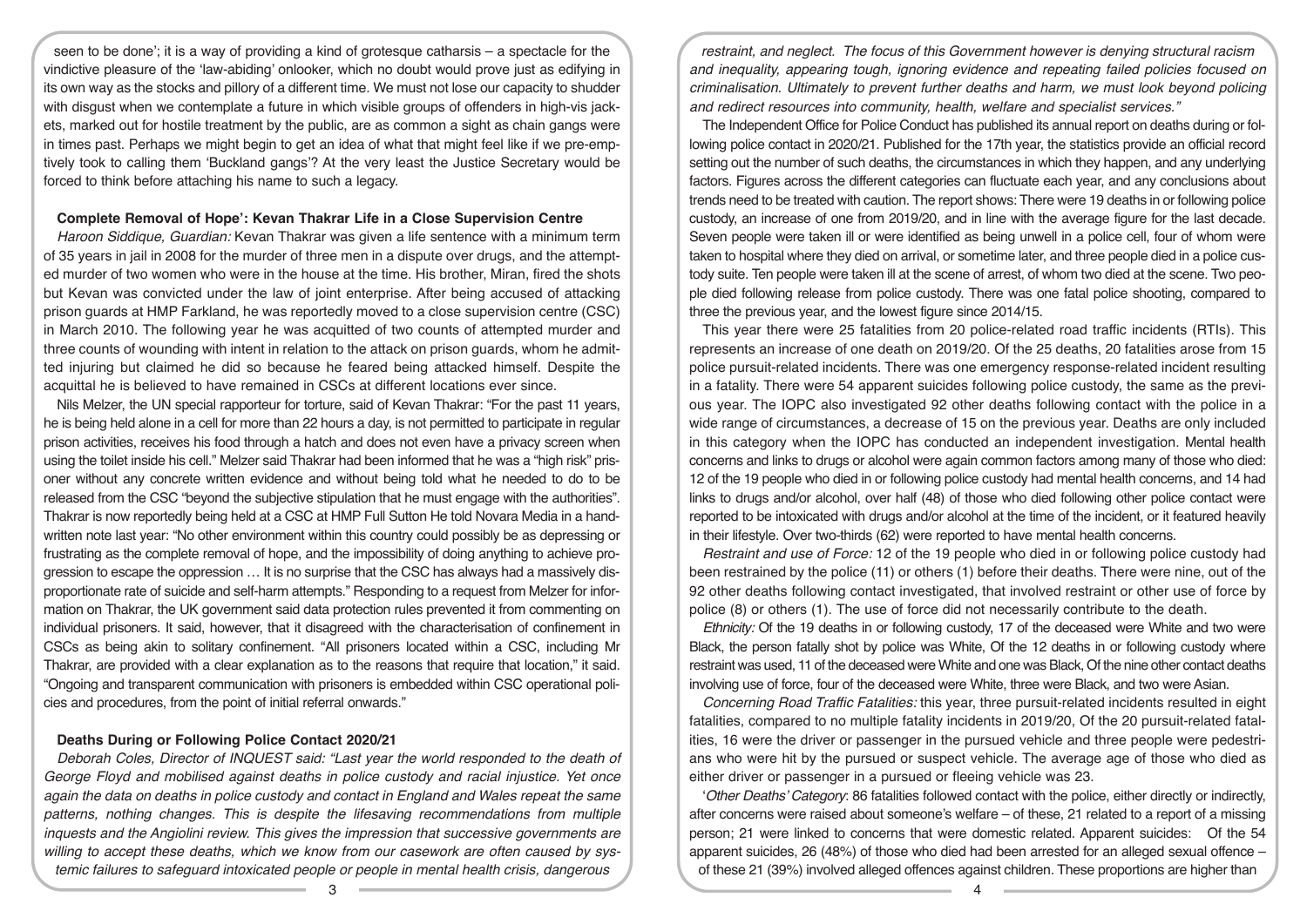# the figures recorded last year (30% and 22% respectively), and higher than average figures. **When Complaints Must be Referred to the Independent Office of Police Conduct**

*Cecily White, UK Police Law Blog*: In R (Rose) v Chief Constable of Greater Manchester Police [2021] EWHC 875 (Admin), a businessman successfully challenged a decision not to refer his complaint to the Independent Office of Police Conduct (IOPC) under the mandatory referral criteria. The High Court concluded that the chief constable had failed to review the conduct alleged and consider whether, if substantiated, it would constitute serious corruption as defined in the (then) Independent Complaints Commission (IPCC) Statutory Guidance on the handling of complaints. Instead, he had performed an assessment of the merits which had rendered the decision not to refer the complaint unlawful. The case makes clear that complaints engaging the mandatory criteria, especially that of "serious corruption", must be referred to the IOPC.

In 2014, the Claimant, Mr Rose, reported to the police that his staff were stealing from his business. An investigation resulted in a decision of the Crown Prosecution Service (CPS) in 2016 not to prosecute. Mr Rose believed that the investigation had been influenced by the fact that some of the suspects were related to a serving police officer, and that evidence had been deliberately withheld from the CPS due to police nepotism and corruption. The 2016 complaint, which related to the alleged withholding of evidence including CCTV and witness statements, was sent to the IPCC (now IOPC), which forwarded it to the defendant Chief Constable. A chief inspector reviewed the 2014 investigation and concluded that the complaint should be closed with no further action. Dismissing Mr Rose's appeal, an appeals officer found that the complaint had been suitable for local resolution because the conduct complained of would not justify criminal or disciplinary proceedings.

Mr Rose made a second complaint, in 2018, to the IPCC, this time complaining about the manner in which the chief inspector had reviewed the 2014 investigation, making allegations of bias, and accusing him of seeking to protect the officers involved. Again, the complaint was forwarded to the defendant, addressed through the local resolution process, and closed without further action. Mr Rose appealed, arguing that this complaint met the criteria for mandatory referral to the IOPC. The appeals officer rejected the appeal, concluding that local resolution had been appropriate. Whilst awaiting the outcome of this appeal, Mr Rose lodged a third complaint in 2019, which the defendant concluded did meet the criteria for mandatory referral and which led to a local investigation. The 2019 complaint was not upheld and the IOPC rejected Mr Rose's appeal. Mr Rose contended that it had been wrong not to refer the 2018 complaint to the IOPC because it met the mandatory referral criteria.

Decision: The regime which applies to complaints against police officers is: - Part 2 and Schedule 3 of the Police Reform Act 2002 (PRA); - The Police (Complaints and Misconduct) Regulations 2012 (PCMR) (now the PCMR 2020). Para 4(1) of Schedule 3 PRA provides that the chief constable of the relevant police force has a duty to refer a complaint to the IOPC if the complaint is of a specified description within the PCMR reg  $4(2)(a)(iii)$ , which includes complaints of "serious corruption" as defined in the IPCC's Statutory Guidance on the handling of complaints. At para. 8.13 "serious corruption" was defined as conduct including "any attempt to pervert the course of justice or other conduct likely seriously to harm the administration of justice, in particular the criminal justice system".

The Administrative Court (HHJ Eyre QC) concluded, at para. 44: "I am satisfied that the Claimant's interpretation of these provisions is correct. The appropriate authority is to look at the conduct which is alleged in the complaint and consider whether that conduct, if substantiated, would constitute serious corruption as defined in the Guidance. If it would then the criteria for mandatory referral are met. The appropriate authority is not at that stage to consider

the merits of the complaint but instead to focus on the nature of what is being alleged. Whether the conduct alleged falls within the definition is a matter of objective interpretation of what is being alleged by reference to the definition. It will not be sufficient for a complainant simply to say that "serious corruption" is alleged but once a complainant goes beyond that and alleges particular conduct then the assessment is to be whether such conduct if substantiated would fall within the scope of the definition in the Guidance."

The Chief Constable mounted a "strenuous" defence to the effect that the definition of "serious corruption" required him to assess whether the complaint "had substance", which involved an assessment of the gravity of the alleged conduct (paras. 48-49). It was suggested that the IOPC's mandate was limited to the investigation of only the most serious complaints against the police (para. 50) and that the complaint was not to be taken "at face value": instead, an element of judgment, including consideration of the circumstances, was required (para. 58).

HHJ Eyre QC disagreed (with emphasis added): "61. At paragraph 36 of his skeleton submissions Mr. Reichhold asserted that the statutory framework and the Guidance "call for some measure of flexibility". He accepted that "referral should be mandatory for the vast majority of complaints that allege 'serious corruption'" but then said that "there must be some flexibility in exceptional cases". Mr. Reichhold said that the 2018 Complaint was such an exceptional case. I was unable to identify any indication in the terms of the Schedule, the Regulations, or the Guidance that there is an exceptional category of case where the appropriate authority is entitled to conclude that the otherwise applicable duty to refer the complaint to the IPCC does not apply. In this context it is relevant to note again the point made at [31] and [46] above that the duty to refer a complaint of serious corruption to the IPCC only arises once the complaint in question has been recorded by the appropriate authority. A complaint which is vexatious, repetitious, or fanciful will not have been recorded. That provision is the safeguard which the Regulations provide by way of filter against patently unmeritorious complaints and there is no basis for implying into the Regulations the flexibility for which [counsel for the Chief Constable] contended. 62. Thus it is not sufficient for a complainant simply to say that he or she is complaining of "serious corruption" for a complaint to be referred to the IPCC. However, once conduct constituting serious corruption as defined in the Guidance is alleged there must be such a referral and there is no scope for the appropriate authority to consider the merits of the allegations before making that referral provided that the complaint has met the requirements for being recorded."

HHJ Eyre QC distinguished the cases of R (Yavuz) v Chief Constable of West Yorkshire [2016] EWHC 2054 (Admin) and R (Shakoor) v Chief Constable of West Midlands Police [2018] EWHC 1709 (Admin), cited by the defendant as demonstrating situations in which an "exercise of judgment" is required, on the basis that they related to different provisions – the certification of an investigation as one subject to "special requirements" under para 19B of Schedule 3 PRA in the case of Yavuz; and whether a complaint involves a "conduct matter" making it suitable for local resolution or local investigation, in the case of Shakoor (paras 56 and 60).

HHJ Eyre QC therefore concluded that the decision not to refer the 2018 complaint had been wrong in law (para 70). The 2018 complaint should have been treated as one of serious corruption, i.e. alleging conduct which, if substantiated, constituted an attempt to pervert the course of justice or conduct likely seriously to harm the administration of justice. The letter of complaint needed to be read as a whole, bearing in mind that it had been drafted by a layperson: it did not make allegations of mere "incompetence or error" but of a "deliberate cover up" and conspiracy by named police officers to protect the culprits of crime and prevent the criminal prosecution of family members of serving police officers (paras 65, 68).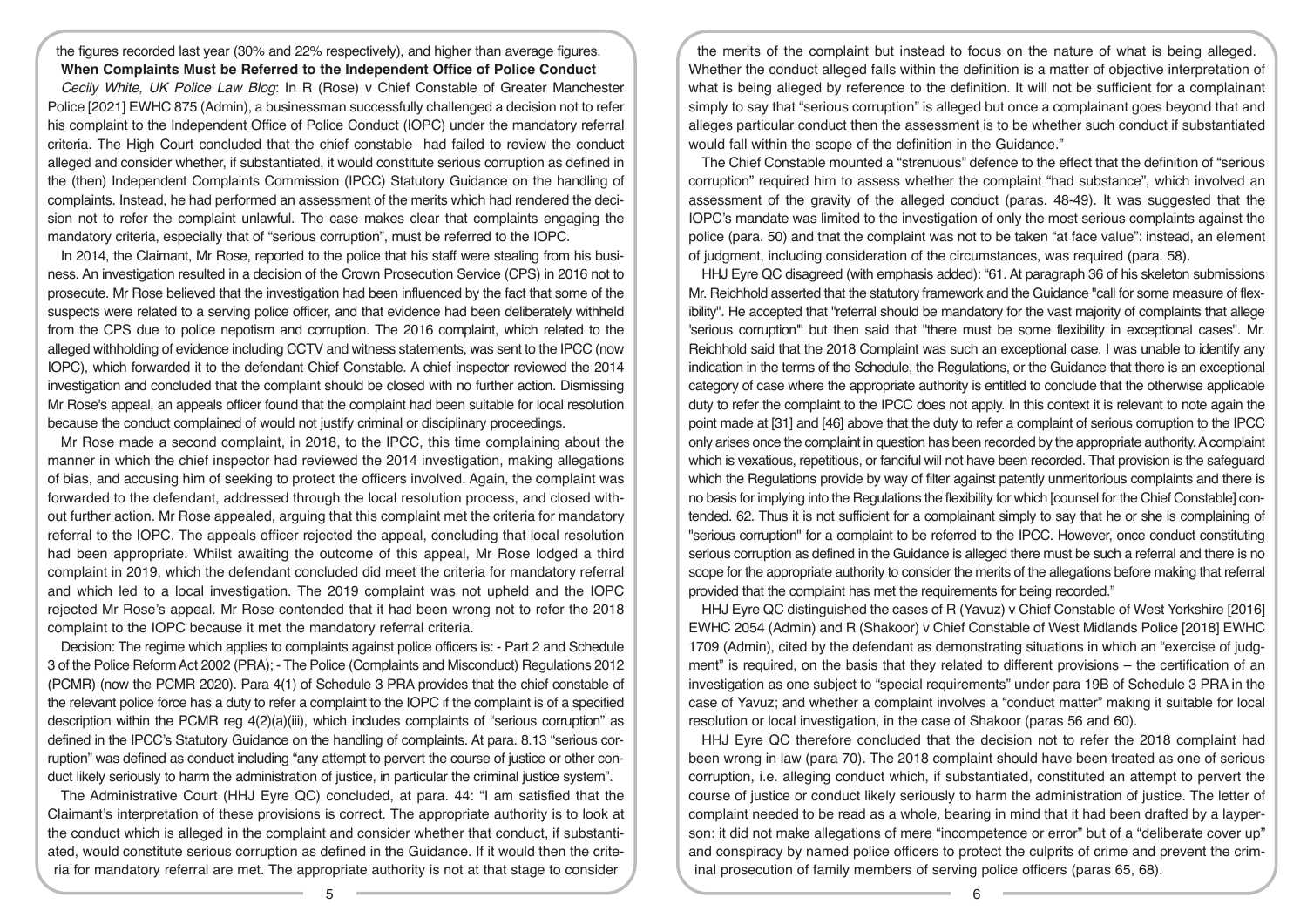HHJ Eyre QC could not be satisfied (for the purposes of section 31(2A) and (2B) of the Senior Courts Act 1981) that it was "highly likely" that the outcome would not have been substantially different had the 2018 complaint been referred to the IPCC (para 91). Although subsequent analysis, performed during the investigation into the 2019 complaint, had revealed that far from seeking to forestall a prosecution, the original officers had been "pressing for one", the error of law had deprived Mr Rose of the IOPC's consideration of his complaint, a decision by the IOPC as to how it should be investigated, and a right of appeal in the event that Mr Rose disagreed with the outcome of the investigation (para. 91). Accordingly, the decision was quashed.

*Analysis:* Forces frequently find themselves in the position of having to determine whether a complaint satisfies the mandatory criteria for referral to the IOPC, including where (as in this case) one individual makes multiple complaints. Rose confirms that which is apparent from the PRA/PCMR and the Guidance, namely that it is not for the chief constable to perform an assessment of the merits of the complaint or to exercise judgment as to whether the complaint "has substance", but to consider whether the nature of the allegation, if substantiated, falls within any of the mandatory referral criteria – in this case, serious corruption. A decision to refer a case to the IOPC is, of course, separate to decisions taken subsequently about whether an investigation should be performed, if so in what form, and what the findings of such an investigation might be.

What if a complaint merely asserts "Serious Corruption" without identifying any particular facts in support? HHJ Eyre QC suggested, at para 61, that the mere assertion of serious corruption will not be sufficient to bring a complaint within the mandatory criteria. There must be something more: in this case, there were particular allegations of corruption and cover-up on the part of named officers said to have been connected to the thefts at the claimant's business. It is tempting for those handling large numbers of complaints to make an assessment of those which are likely to be meritorious and those which are not, especially where serious allegations are made. This judgment confirms that an assessment of the merits is not permitted at the stage of determining whether a complaint needs to be referred to the IOPC.

#### **'Discriminatory' Crime Crackdown Will Divide Communities, say Liberty**

Elliot Tyler, Justice Gap: The government's 'discriminatory' crackdown on crime will 'compound discrimination and divide communities', the human rights campaign group Liberty has said. The plans, which, according to Liberty, could 'funnel young people into the criminal justice system', include the permanent expansion of controversial stop-and-search powers – proven to have a disproportionate impact on ethnic minorities – and the use of high-visibility fluorescent jackets for those completing community service. In response, campaigners have pleaded for an opposite direction to be taken in favour of the repeal of stop and search powers and introduction of community-based schemes.

Reacting to the government's Beating Crime Plan, Liberty's Emmanuelle Andrews said: 'Greater police powers and more oppressive policies only serve to funnel young people into the criminal justice system. We instead need community-led interventions through investment in services such as health, education, housing and social welfare and work with communities to develop strategies for keeping all of us safe. In short, we need strategies with fairness, participation, and human rights at their heart. We all want to feel safe in our communities, but expanding what have proven to be discriminatory police powers isn't how we get there,' she continued. 'Many communities experience overbearing and oppressive policing and the package the government has put forward will only worsen this. It will subject more young people to further coercion, punishment and control.'

The plans, which will 'deliver the change that Britain needs' according to the government, also

propose 999 'league tables' for call-answering times, an expansion of the role of Police and Crime Commissioners, and constant monitoring of burglars and thieves with surveillance technology. Alongside that, it details a violence reduction package of youth interventions to target those who are offending, at a cost of £17m, and specialist support to young people to exit 'county lines' drug gangs. The government is also looking at permanently relaxing section 60 conditions which allows police officers to stop and search individuals without needing to suspect they've committed a crime. The Criminal Justice Alliance has written to Priti Patel, calling on the government to publish its assessment behind the decision. There CJA warned in a recent super-complaint that section 60 was 'a sweeping and ineffective power' that damaged trust and confidence in policing.

The letter references two equality impact assessments published in 2019 which highlighted that section 60 could disproportionately impact Black, Asian and minority ethnic groups, damage their trust and confidence in policing, and create issues for community policing which relies on trust and cooperation. 'The impact of any relaxation would be under regular review and scrutiny, including one year after the announcements of said changes,' one assessment read. 'All the evidence suggests that this power does more harm than good,' says the CJA in its letter. 'Stopping people without reasonable grounds destroys trust and confidence in the police, building walls of silence which only make "beating crime" more difficult.' Andy Burnham, the mayor of Greater Manchestersaid that the relaxation of section 60 needed to be dealt with with 'great caution'. 'We support stop and search as a tool that the police need at their disposal, but it has to be used with real care,' he said.

A report into race equality in Greater Manchester police (GMP) punisher this week found that black people in the region were 5.3 times more likely to have been stopped and searched than their white counterparts however black people searched were only marginally more likely to be found to be carrying anything illegal (28% of searches on black people resulted in an outcome such as arrest or a caution compared to 26% for white). It was reported that Black people are nine times more likely to be stopped and searched by police than white people – see here.

The day after the publication of the plans, the Prime Minister, Boris Johnson, renewed his attack on 'lefty' lawyers who, he said, act 'against the interests of the public'. His comments, which echo his speech last year in which he expressed hostility towards the legal profession, were made in response to Labour's branding of the Conservatives as 'the party of crime and disorder'. In May 2019, Boris Johnson in a column for the Telegraph attacked the 'Leftist culture of so much of the criminal justice establishment'. In that article, he asserted that 'stop and search is not racist or discriminatory'. 'In fact there is nothing kinder or more loving you can do when you see a young kid who may be carrying a knife than to ask him to turn out his pockets,' he said.

Beating CrimePlan: In Brief - 'Crime is a scourge on our society,' say Home Secretary Priti Patel and Lord Chancellor Robert Buckland. 'Unchallenged, it grows and wrecks the lives of individuals and families, robbing them of their sense of safety and their quality of life. It undermines and destroys the neighbourhoods we call home. We all have a right to live a life free from the blight of crime and those who choose to break our laws must face justice.' Homicide, serious violence, and neighbourhood crime are concentrated in certain neighbourhoods, says the plan, 'with nearly a quarter of neighbourhood crime concentrated in just 5% of local areas'. 'We also know that many of these crimes are committed by a small number of persistent criminals, with just 5% of offenders accounting for up to 50% of all crime. Drugs often play a prominent role; and in the year to March 2020 48% of homicides were drug-related,' it reads.5

This plan includes the following measures: 'We will ensure every single person living in England and Wales will have access to the police digitally through a national online platform';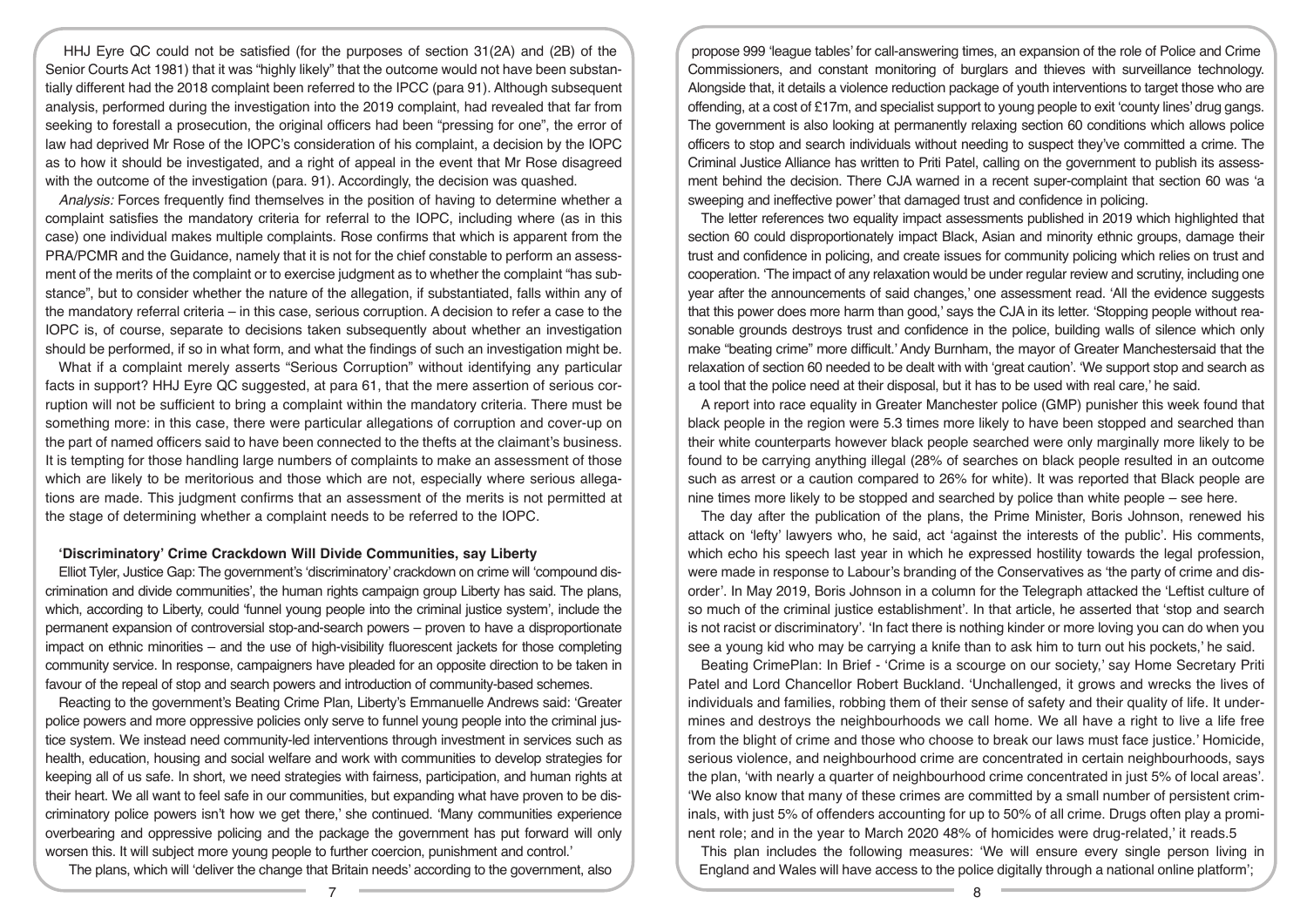Improving the responsiveness of local police through 'league tables for answering calls and ensuring that the public know how responsive their local force is when they call them for help'; Intervening early to keep young people safe and away from violence – including 'a new £17 million package focused on those admitted to A&E with a knife injury or following contact with police'; £45 million for 'specialist teams in both mainstream schools and Alternative Provision in serious violence hotspots to support young people at risk of involvement in violence to re-engage in education'; Expanding electronic monitoring for serious acquisitive offenders and 'ensuring that many more neighbourhood criminals have their movements tracked upon release from prison'; Alcohol tags – which detect alcohol in the sweat of offenders guilty of drink-fuelled crime – for prison leavers; Empowering the police to take more knives off the streets and to prevent serious violence by 'permanently relaxing conditions on the use of section 60 stop and search powers'; and Expanding the role for Police and Crime Commissioners (PCCs).

#### **Soft on Justice? Does Diversion From Court Have an Image Problem?**

*Fionnuala Ratcliffe, Transform Justic:* Diversion and out of court disposals (the ways in which the police can deal with people who commit crime without sending them to court) get a bad rep in the media, often labelled as "soft justice" and letting people off. This might go some way to explain why, over the last ten years, their use has declined by 80%. Does the negative media reflect public attitudes? To find out, Transform Justice commissioned public focus groups and a nationally representative survey of 2,000 people to find out what the public thought about diversion and out of court disposals, and what, if any, messaging we could use to boost support for these policies.

The biggest challenge when communicating about diversion and out of court disposals is hardly anyone knows what they are. As one police officer told us: "people tend to have a very old fashioned view of what "justice" should look like, i.e. court hearing and prison sentence". If people don't understand diversion, they'll default to the solutions they're more familiar with (court and prison). How can we help people remember that diversion and out of court disposals exist?

Spelling things out in plain English helped. The terms – diversion and out of court disposals – did not mean much to people. The longer form phrase of "resolving crime without going to court" tested better. Adding examples also improved understanding. Not only that, they also increased support – a higher majority (74%) of people were supportive of the police diverting people from court when we gave specific examples than when we kept it generic.

The ultimate way to help people grasp a new concept is to use a metaphor like "justice gears", which describes the criminal justice system as a bike with diversion and out of court disposals as the first and second gears. There are different gears for different situations, and if we overuse the high gears (imprisonment) the bike won't work as well. Understanding is one thing, but we also want to persuade people that resolving more crimes without going to court is a good idea. What lines of argument work to boost support, and which fall flat?

The good news is that the public are overall supportive of policies to resolve more crimes without going to court (58% supportive, compared to only 17% opposed). Most people agree that they tend to be a good use of police resources, a sensible response to crime and that they can help those who commit crime make positive change. There is scepticism, though. Those who responded to our survey weren't convinced that these options can tackle the root causes of crime, deliver justice for victims or prevent future crimes.

Values? This is where values come in. By leading with values in our messaging, we not only pique people's interest, but also increase support by connecting what we're saying with

values that people already hold. Two values were effective at getting people to feel more warmly towards diversion from court: Pragmatism A focus on problem-solving and solutions rather than theories and ideals. The 'problem' you're solving could be how to reduce crime (resolving crimes without going to court is a pragmatic way to reduce crime and make our communities safer) or how to provide resolution for victims.

*Human potential:* our response to crime should help people rehabilitate and contribute to our communities. People do believe in rehabilitation as a purpose of our criminal justice system. By tapping into this belief and explaining how diversion and out of court disposals can help rehabilitate people, we can increase support. With both of these, we needed to back up our claims with evidence and case studies. As one focus group participant said: "I want to believe in the potential for people to change but I'm just not convinced. It sounds idealistic and naive." Have a look at our briefing on the case for diversion and out of court disposals for recent evidence you could draw on to back up your claims. Not all values work though. We tried out a "swift justice" argument (that diversion and out of court disposals are good because they allow crimes to be dealt with more quickly than in court). This is an argument ripe for the making at the moment, given long court backlogs and the steadily increasing court times. But the swift justice argument made people worry that justice would be rushed and therefore not done properly or fairly.

That leads on to another interesting finding, which was about the British public's complicated relationship with our courts system. In focus groups, people were quick to voice negative views about court – that it's posh, scary, slow, and stressful for victims. Nevertheless, they also saw it as the bedrock of our criminal justice system. Any language that (accidentally) implied a shrinking or replacement of courts – terms like "alternatives to court", or "new" and "innovative" programmes – seemed to backfire and reduce support for diversion policies. People may support diversion and out of court disposals, but they still think courts play an important role What does this mean for the court backlog and those communicating about it? Diversion and out of court disposals are definitely part of the solution to the backlog, but better to frame arguments around how they work to reduce crime and provide resolution for victims. Talking about how it will help get through cases faster didn't work.

## **Witness Discussion Greater Predictor of Misinformation Than Intoxication**

*Scottish Legal News*: New research has found that witnesses are almost seven times more likely to include misinformation if a crime has been discussed with co-witnesses and that intoxicated witnesses give accurate accounts but remember fewer details. Researchers from Abertay University and London South Bank University set out to test how both discussion between co-witnesses and alcohol consumption impacts the accuracy of statements given after an incident has taken place. The study, published in the journal Psychopharmacology, included a mix of sober participants and participants who were moderately intoxicated through the consumption of vodka and orange juice, with both groups asked to recall details from videos showing a mock opportunistic theft. Participants were tested in pairs and each member of the pair saw a different version of the mock crime, although they were made to believe that they watched the same video.

Before being asked to recall what they had witnessed, half of the participants were allowed to discuss what they had seen. It was found that participants who engaged in discussion incorporated errors into their testimony 6.95 times more often than those who recalled alone, with 87.7 per cent of participants giving at least one piece of incorrect information that they had not actually seen themselves, but had heard about from their co-witness. This effect was not influenced by alcohol, with drunk participants found to be no more susceptible to recalling misinformation than those who